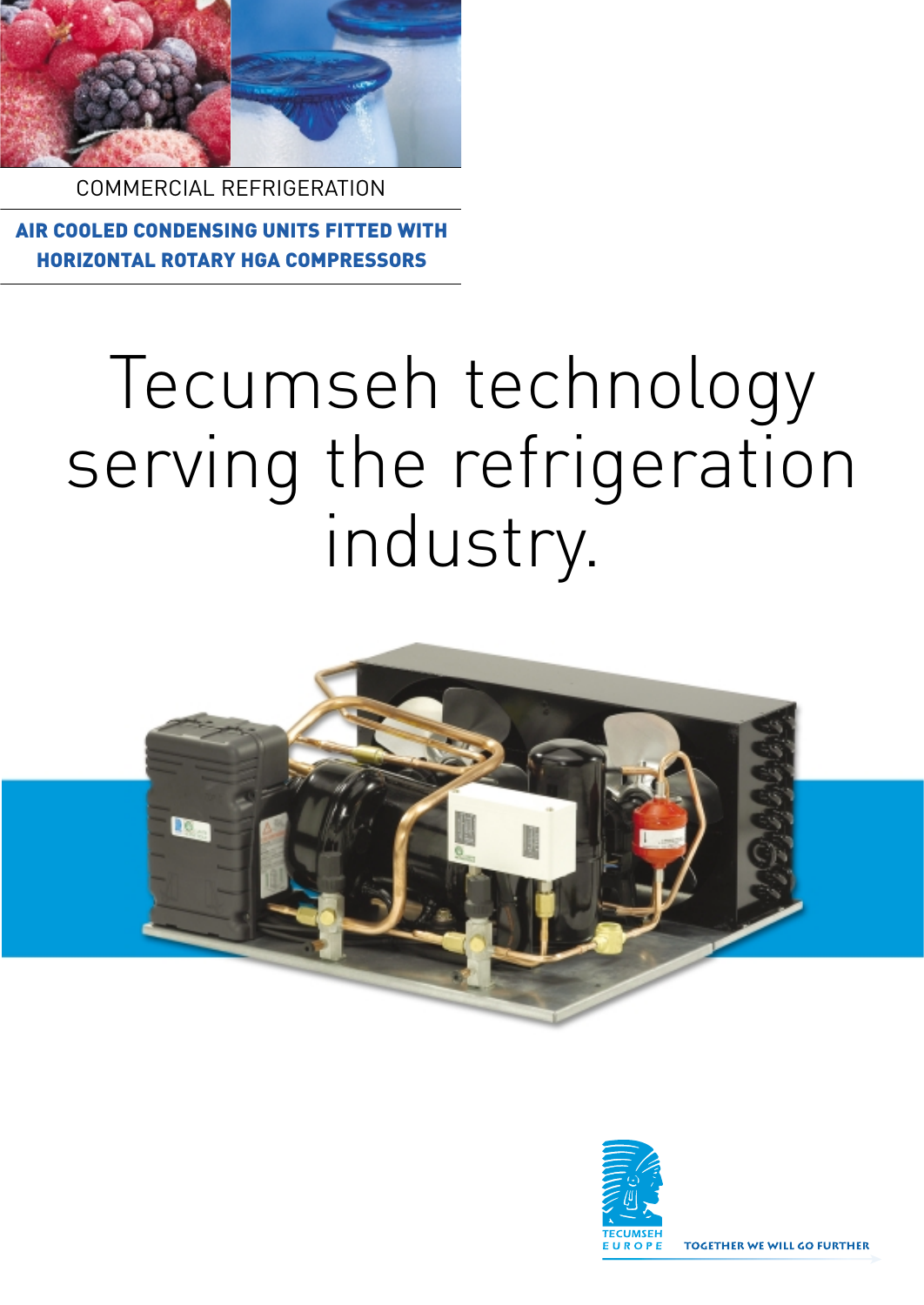### The only European manufacturer

### **> Reduce noise levels with HGA condensing units.**



- Up to 6 dBA<sup>(2)</sup> lower than an equivalent condensing unit fitted with a reciprocating compressor.
- Rotary vane and roller compression design ensure **lower noise levels**.
- **Vibration** transmitted from the compressor to the HGA condensing unit is significantly **reduced** by the use of high absorbtion anti-vibration mounts.
- The new design electronic fan motor also helps **reduce noise levels**.
- The Research and Development teams at Tecumseh Europe have designed a condensing unit which produces **a minimum amount of vibration**.
- **These factors combine to significantly reduce noise levels Your customers will hear the difference**. HGA condensing units produce less low frequency noise than condensing units fitted with equivalent reciprocating compressors. The application itself tends to filter the high frequency noise.



#### Sound spectrum

### → HGA condensing units fit where others don't.

• HGA condensing units have a reduced height of **220mm maximum**.



HGA condensing unit Competition

<sup>(1)</sup> For more information see Technical Bulletin 18 "The concepts of Sound".<br><sup>(2)</sup> Sound pressure levels given as an example only.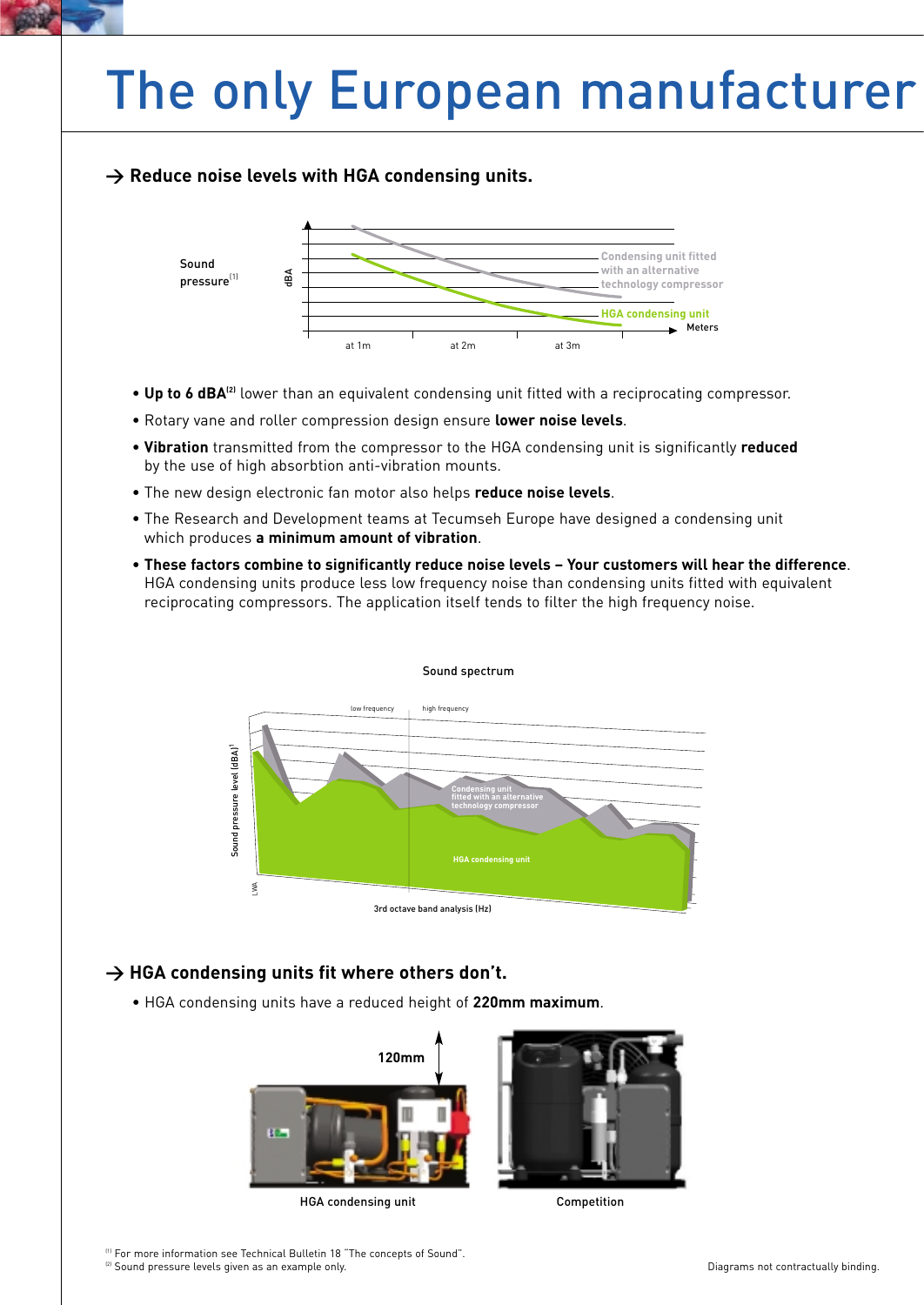### of horizontal rotary compressors

### **> HGA condensing units ensure refrigeration performance at high ambient temperatures.**

- The **quality** and **reliability** of Tecumseh technology ensure the performance of HGA condensing units.
- The **selection criteria** for the condenser fan set are both **rigorous and severe**.
- The fouling of the condenser is reduced by the use of the **widest condenser fin** spacing available on the market.

#### → Reduce hot air discharge by using HGA condensing units.

• The discharge air temperature is lower because of a **lower condensing temperature**.

Comparative thermal cartography

- The condenser **heat exchange** surface is **optimized**.
- The new design electronic fan motors ensure **higher performance**.
- Rotary compressors produce a **lower heat of rejection in the condenser**.





HGA condensing unit Condensing unit fitted with a reciprocating compressor

### → Reduce electricity costs by using HGA condensing units.



- The **electricity bill** could be **reduced** by 30%<sup>(3)</sup> if the application is equipped with HGA.
- **HGA rotary compressors** have **greater efficiency** than the equivalent reciprocating compressors. Direct suction and the low number of moving parts mean that they achieve an excellent coefficient of performance.
- **Electronic fan motors** have a 40% **higher efficiency** than conventional motors.